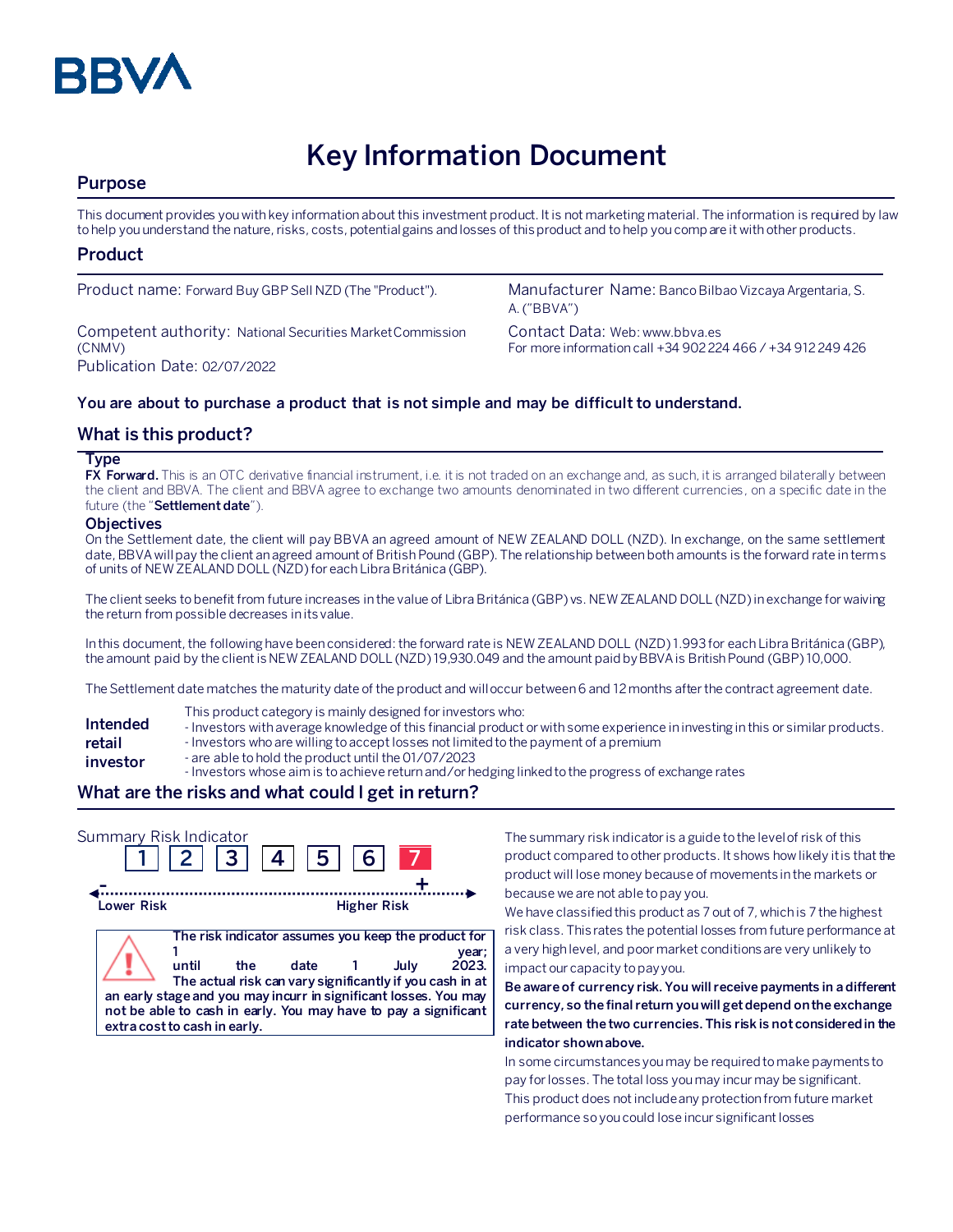#### Performance Scenarios

Market developments in the future cannot be accurately predicted. The scenarios shown are only an indication of some of the p ossible outcomes based on recent returns. Actual returns could be lower.

| Nominal Amount GBP 10,000 |                                            |                       |  |
|---------------------------|--------------------------------------------|-----------------------|--|
| <b>Scenarios</b>          |                                            | 1 year final maturity |  |
| Stress scenario           | What you might get back or pay after costs | GBP-4.634             |  |
|                           | Loss over nominal amount each year         | $-46.34\%$            |  |
| Unfavourable<br>scenario  | What you might get back or pay after costs | GBP-1.077             |  |
|                           | Loss over nominal amount each year         | $-10.77\%$            |  |
| Moderate<br>scenario      | What you might get back or pay after costs | $GBP-14$              |  |
|                           | Loss over nominal amount each year         | $-0.14%$              |  |
| Favourable<br>scenario    | What you might get back or pay after costs | GBP 960               |  |
|                           | Loss over nominal amount each year         | 9.60%                 |  |

This table shows the money you could get back or pay over the next 1 year, under different scenarios, assuming a Nominal Value of GBP 10,000.The scenarios shown illustrate how your Nominal Amount could perform. You can compare them with the scenarios of other products.The scenarios presented are an estimate of future performance based on evidence from the past on how the value of this investment Nominal Amount varies, and are not an exact indicator. What you get will vary depending on how the market performs and how long you keep the Nominal Amount/product.

The stress scenario shows what you might get back or pay in extreme market circumstances, and it does not take into account the situation where we are not able to pay you. The figures shown include all the costs of the product itself, and includes the costs of your advisor or distributor. The figures do not take into account your personal tax situation, which may also affect how much you get back.

## **What happens if BBVA is unable to pay out?**

The customer would suffer a financial loss. In addition, this product is not covered by the Deposit Guarantee Fund for Financial Institutions or any other guarantee system or guarantor.

In the event of the resolution of BBVA (the process that would apply if BBVA were unviable or if it were foreseeable that it would become unviable in the near future and for reasons of public interest and financial stability it is necessary to avoid it going bankrupt), this product could be converted into shares or the payment obligations undertaken by BBVA to the customer could be reduced and the customer could therefore suffer losses.

## **What are the costs?**

The Reduction in Yield (RIY) shows what impact the total costs you pay will have on the performance of the product. The total costs take into account one-off, ongoing and incidental costs

The amounts shown here are the cumulative costs of the product itself, for three different holding periods. They include potential early exit penalties. The figures assume a Nominal Value of 10,000 GBP. he figures are estimates and may change in the future.

#### **Costs Over Time**

| Nominal Amount GBP 10,000       |                                                                    |  |  |  |  |
|---------------------------------|--------------------------------------------------------------------|--|--|--|--|
| Scenarios                       | If you cash in at the end of the recommended holding period 1 year |  |  |  |  |
| Total costs                     | GBP 40.11                                                          |  |  |  |  |
| Impact on return (RIY) per year | $0.40\%$                                                           |  |  |  |  |

Composition of costs

The table below shows:

- the impact each year of the different types of costs on the performance of the product at the end of the recommended holding period;
- the meaning of the different cost categories.

| This table shows the impact on return per year |                                |       |                                                                                                                                                                                   |  |  |  |
|------------------------------------------------|--------------------------------|-------|-----------------------------------------------------------------------------------------------------------------------------------------------------------------------------------|--|--|--|
| One-off<br>costs                               | Entry costs                    | 0.40% | The impact of the costs you pay when entering your investment. The impact of the costs already<br>included in the price. This includes the costs of distribution of your product. |  |  |  |
|                                                | Exit costs                     | 0.00% | The impact of the costs of exiting your investment when it matures                                                                                                                |  |  |  |
| Ongoing<br>costs                               | Portfolio<br>transaction costs | 0.00% | The impact of the costs of us buying and selling underlying investments for the product.                                                                                          |  |  |  |